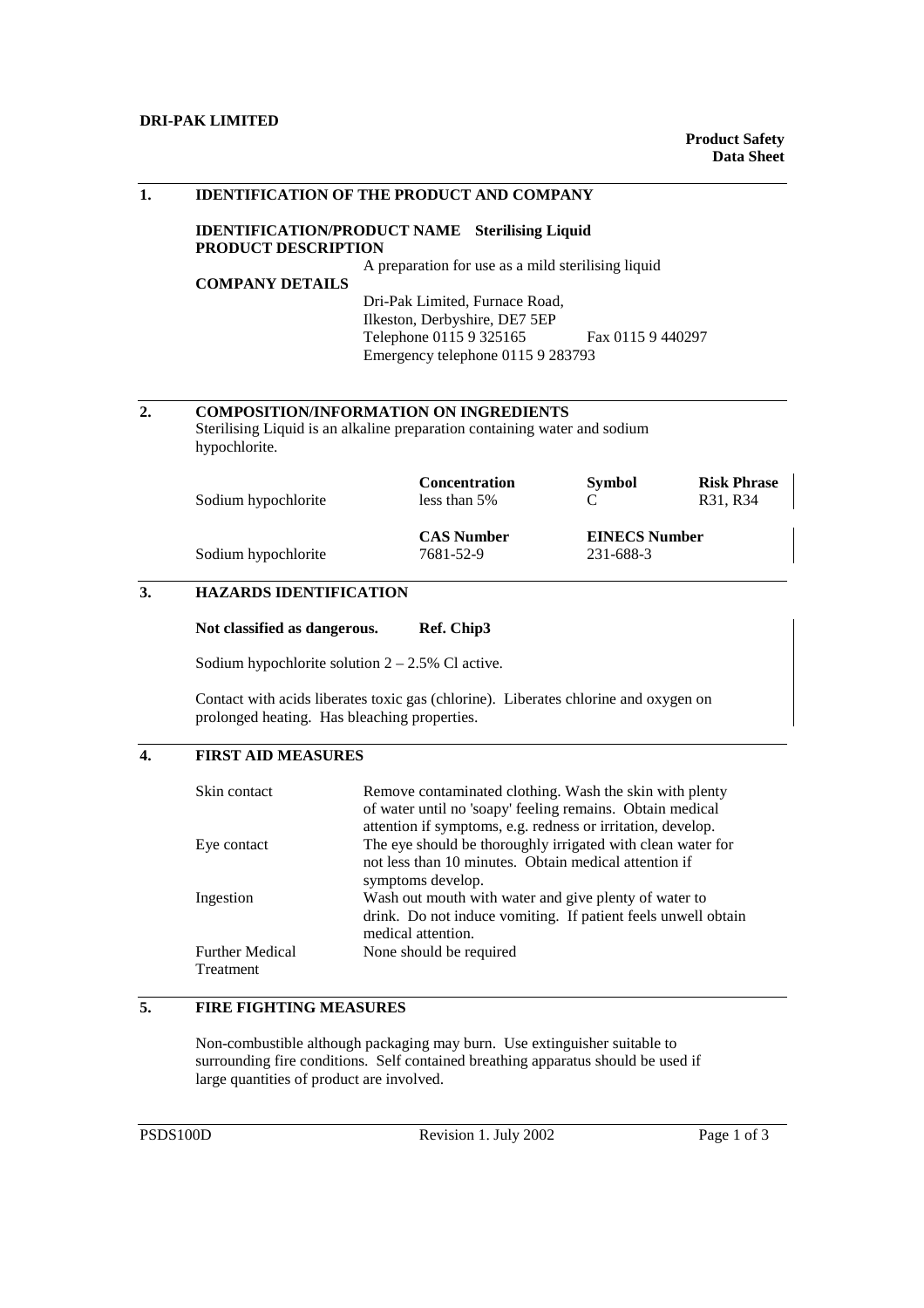#### **DRI-PAK STERILISING LIQUID**

## **6. ACCIDENTAL RELEASE MEASURES**

In the event of accidental release of bulk liquid wear suitable gloves and eye/face protection. The product can then be pumped into containers for disposal according to local legislation. The affected area can then be cleaned with plenty of water. Small quantities may be mopped up and washed away using plenty of water.

# **7. HANDLING AND STORAGE**

#### **HANDLING**

Avoid contact with skin and eyes.

#### **STORAGE**

Store in original containers in a cool place away from direct sunlight. Avoid contact with acids and cleaners. Keep out of the reach of children.

# **8. EXPOSURE CONTROLS /PERSONAL PROTECTION**

## **PERSONAL PROTECTION**

| Respiratory protection | No special precautions unless working with bulk product for<br>prolonged periods. Breathing apparatus should be provided. |
|------------------------|---------------------------------------------------------------------------------------------------------------------------|
| Eye protection         | Goggles or safety spectacles when working with bulk<br>product.                                                           |
| Skin protection        | Gloves, suitable overalls and footwear unless skin contact<br>can be avoided.                                             |
| Industrial Hygiene     | Normal standards of Industrial hygiene should be observed.                                                                |
| Disposal               | Empty packages thoroughly before disposal as general<br>rubbish.                                                          |

## **9. PHYSICAL AND CHEMICAL PROPERTIES**

| Appearance              | A clear liquid      |
|-------------------------|---------------------|
| Colour                  | Pale yellow         |
| Odour                   | Smell of chlorine   |
| pH                      | 12                  |
| <b>Relative Density</b> | 1.05                |
| Solubility              | Miscible with water |

### **10. STABILITY AND REACTIVITY**

| None likely unless product is stored in warm  |  |
|-----------------------------------------------|--|
| conditions. Avoid heat.                       |  |
| Chlorine and oxygen.                          |  |
| Will react with acids and certain cleaners to |  |
| produce chlorine. Do not mix with other       |  |
| cleaners. Do not mix with oxidising agents.   |  |
|                                               |  |

PSDS100D Revision 1. July 2002 Page 2 of 3